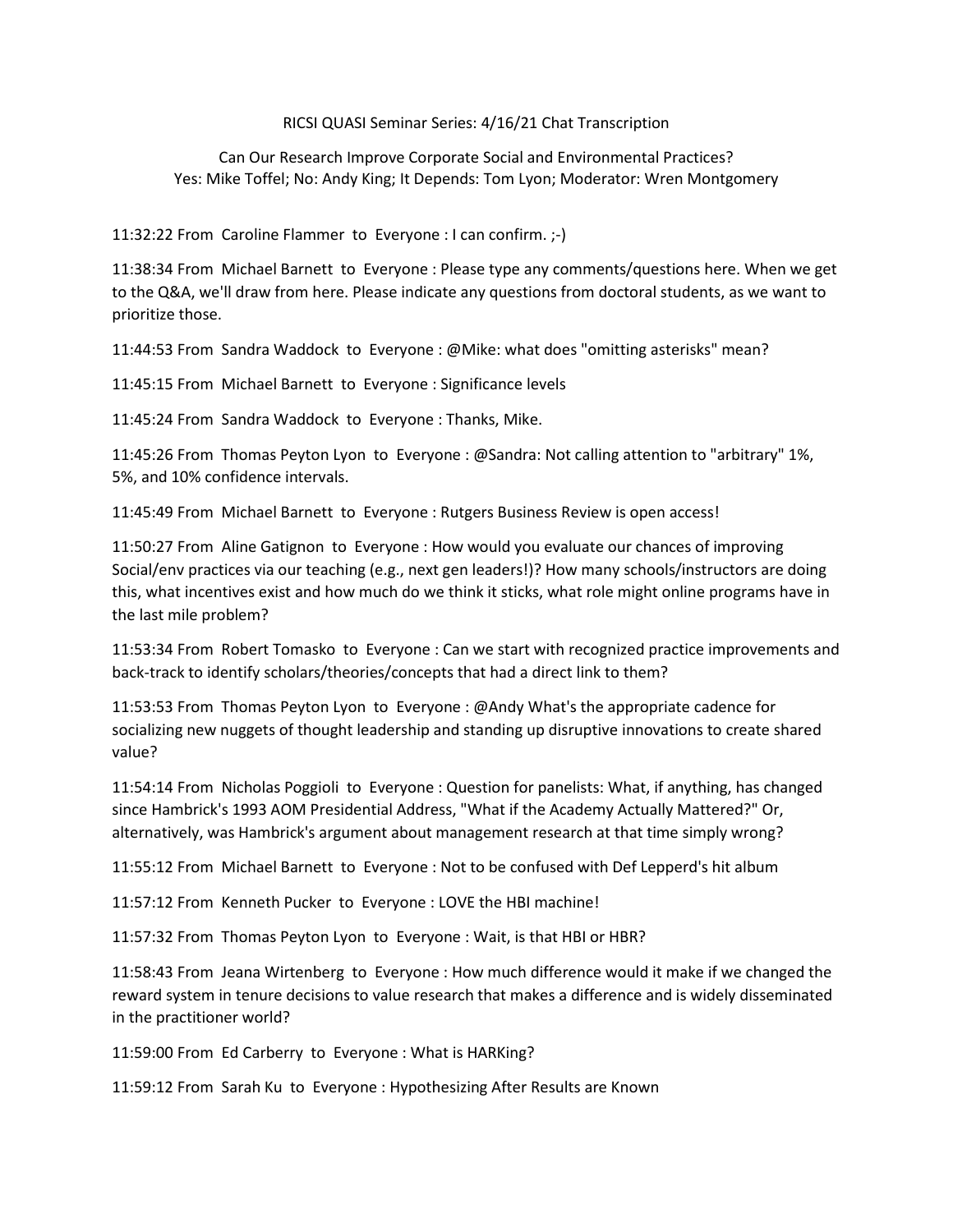11:59:22 From Gerald F Davis to Everyone : Hypothesis after results are known -- story made up after seeing what the regressions say

11:59:29 From Ed Carberry to Everyone : Ah! Thanks!

11:59:55 From Sandra Waddock to Everyone : File drawer problem...those nonsignificant results end up in a file drawer in your office.

12:00:04 From Nicholas Poggioli to Everyone : My favorite paper on HARKing. Compares hypotheses in dissertations to hypotheses in articles published from dissertation work. Very clever: O'Boyle, E. H., Banks, G. C., & Gonzalez-Mulé, E. (2017). The Chrysalis Effect: How Ugly Initial Results Metamorphosize Into Beautiful Articles. Journal of Management, 43(2), 376–399. https://doi.org/10.1177/0149206314527133

12:01:44 From Nicholas Poggioli to Everyone : However I take issue with the implication that caterpillars are ugly.

12:02:18 From Jeana Wirtenberg to Everyone : What if we invited and welcomed more executives and practitioners to join us at AOM and help them understand and apply the findings from research to actual challenges they are facing?

12:02:43 From Thomas Peyton Lyon to Everyone : @Jeana Wouldn't they run screaming in the opposite direction?

12:03:25 From Mike Toffel to Everyone : >80% of HBR articles are written by folks outside HBS. https://hbr.org/2012/11/inventing-hbr

12:03:39 From Alison Kemper to Everyone : What ideas are donors paying for business schools to produce?

12:03:52 From Thomas Peyton Lyon to Everyone : 99.9% of faculty are outside HBS...

12:03:52 From Jerry Davis to Everyone : ~100% of HBR articles are written by HBR staff using raw materials from the authors

12:04:34 From David Deephouse he/they to Everyone : HBR. The medium is the message. Marshall McLuhan, born in Edmonton of all places

12:05:01 From Thomas Peyton Lyon to Everyone : McLuhan makes a great cameo in Annie Hall.

12:05:26 From Mike Toffel to Everyone : https://www.independent.co.uk/life-style/gadgets-andtech/news/marshall-mcluhan-who-was-he-annie-hall-video-google-doodle-a7853236.html

12:05:47 From Thomas Peyton Lyon to Everyone : @Mike You are fast!

12:06:04 From Robert Tomasko to Everyone : What drives our research agenda - business needs or those of the academy?

12:06:21 From Thomas Peyton Lyon to Everyone : @Robert The need for 4 A's.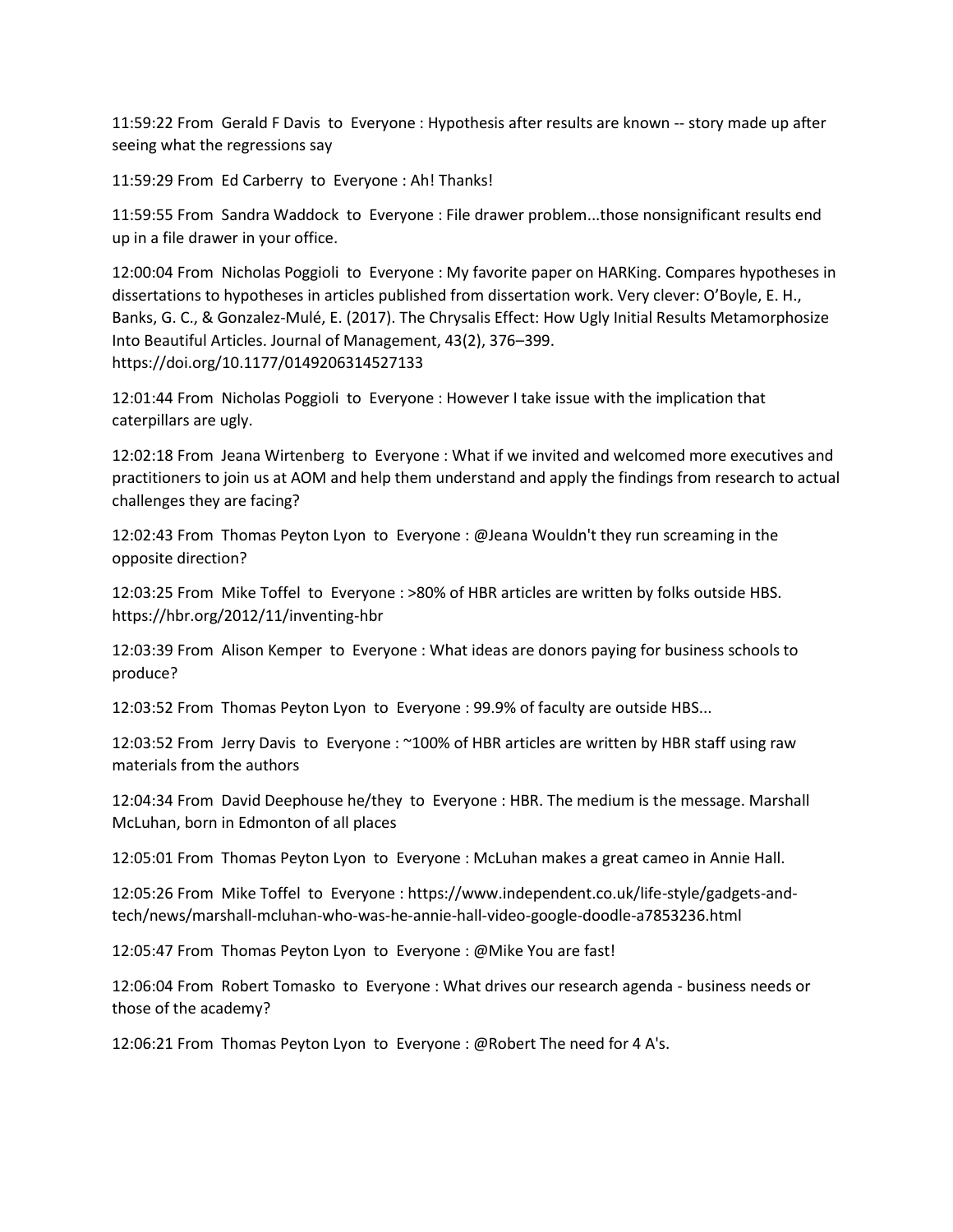12:06:27 From Jiancheng Du to Everyone : A silly question: why does b-school conduct social issue research? What is the legitimate reason? What are underlying principles? This are some explanation from plato.stanford.edu: https://plato.stanford.edu/entries/ethics-business/.

Any other explanations? Thanks.

12:06:51 From Tanja Ohlson to Everyone : What about the performative effect of theories: if we have a bias for win-win and they are performatively talked into existence, would it then not matter whether the research was good or "true", but our theory would still make a positive impact?

12:07:35 From Elena C. Pierard to Everyone : That was a good No

12:07:39 From David Deephouse he/they to Everyone : There is new McLuhan game coming out: https://www.themedium.online/ Four laws of media Enhance Retrieve, Obsolete, Flip

12:11:52 From Sandra Waddock to Everyone : Also agency theory in finance has been performative.

12:12:01 From Jeana Wirtenberg to Everyone : What about the power of social media in helping to call practitioners' attention to important findings? For example, there are LinkedIn groups of 100's of thousands of practitioners who would be interested in learning from this research.

12:12:05 From David Deephouse he/they to Everyone : Great to be in BC!

12:15:20 From Nicholas Poggioli to Everyone : We're talking mostly about individual findings/outcomes, but it's also worth asking if our collective scientific \*process\* can make a difference, e.g., Ebersole, C. R., Axt, J. R., & Nosek, B. A. (2016). Scientists' Reputations Are Based on Getting It Right, Not Being Right. PLOS Biology, 14(5), e1002460. https://doi.org/10.1371/journal.pbio.1002460

12:15:28 From Sandra Waddock to Everyone : Given the climate crisis and other sustainability issues, is asking whether it pays to be green the right question? Shouldn't 'green' (whatever that really means) be the norm whether or not it is costly?

12:16:12 From 425565 to Everyone : Absolutly @Jeana Wirtenberg

12:16:22 From Jerry Davis to Everyone : Raise your hand if you have read at least 2 dozen rigorous, peer-reviewed articles in education journals on how to improve learning outcomes for students in online teaching. (Do we go to the experts to answer questions about our practice?)

12:16:30 From Michelle Westermann-Behaylo to Everyone : Aren't policy makers also an audience for our research that can act on our findings (e.g. by raising standards)?

12:17:15 From Mike Toffel to Everyone : @ Michelle: Yes, policy makers is an audience I think about all the time.

12:18:58 From Michelle Westermann-Behaylo to Everyone : So we should be inviting policy makers to our conferences rather than business managers

12:18:58 From Nicholas Poggioli to Everyone : Eco-efficiency doesn't eliminate waste, because the absolute waste can increase even as efficiency increases. This is happening with carbon efficiency, for example, and carbon emissions.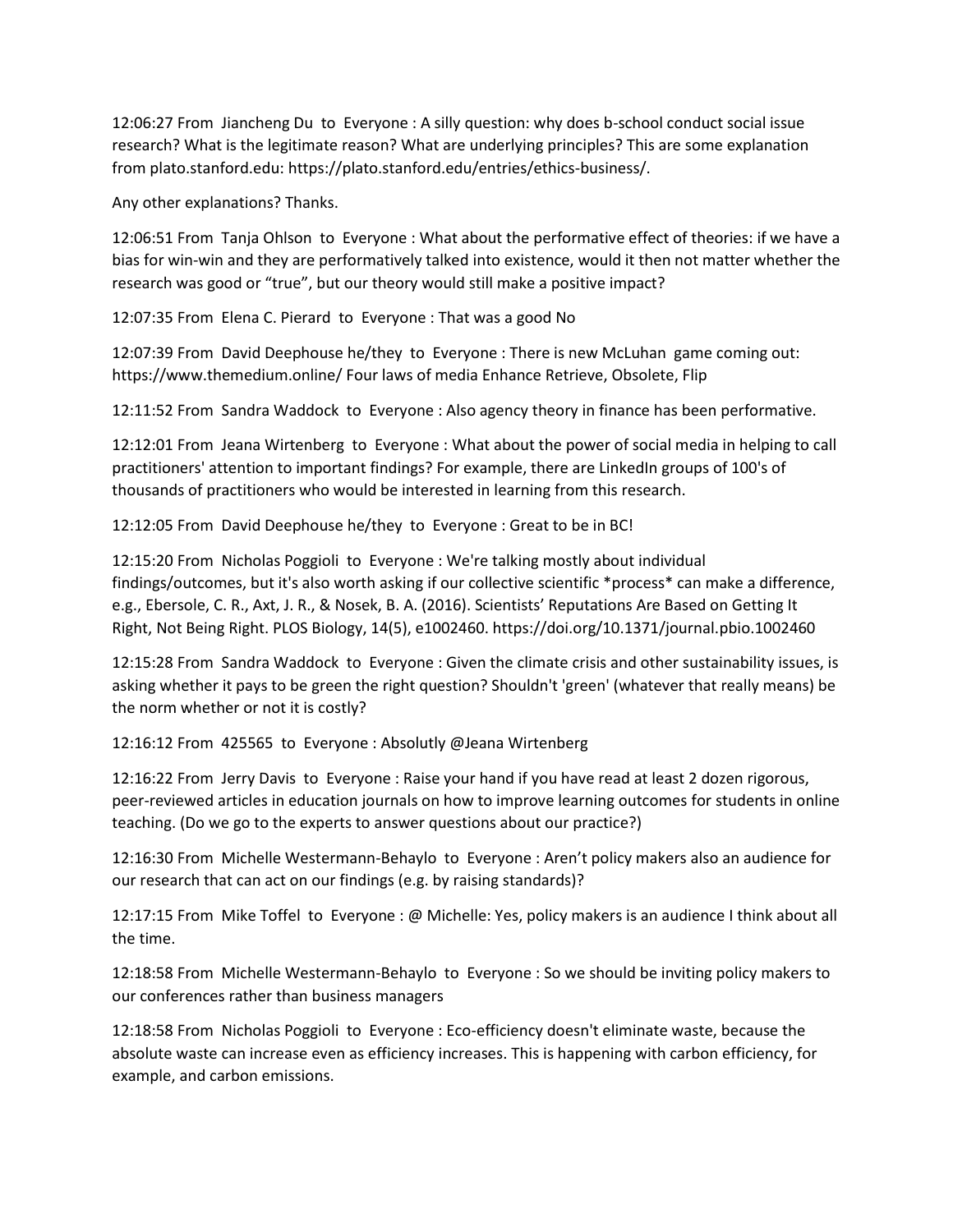12:19:05 From Aline Gatignon to Everyone : What about given managers who want to pursue social and environmental sustainability the ammunition to drive change?

12:19:43 From Sarah Ku to Everyone : Waste elimination through linear systems is very different from waste elimination through circular systems

12:19:55 From Mike Toffel to Everyone : @ Aline: totally agree. This includes change management + influencing without authority.

12:21:22 From Kenneth Pucker to Everyone : "Preaching to managers to go out and solve collective action problems is borderline ridiculous" Tom Lyon. SPOT ON.

12:21:40 From Umar Boodoo to Everyone : Students can indeed make a change, but as Noam Chomsky says, when they are ridden with debt, they are very unlikely to think about "macro" problems

12:22:17 From Sarah Ku to Everyone : Wonderful point, Tom! We have many opportunities to influence students by showing them how to apply in-class concepts into their own communities to stimulate change

12:23:36 From Sarah Ku to Everyone : Students these days care about macro problems much more than previous generations so we need to leverage these motivations: https://www.princetonreview.com/college-rankings/college-hopes-worries

12:25:11 From Sarah Ku to Everyone : "75% say a college's environmental commitment would affect their decision"

12:27:27 From Jiancheng Du to Everyone : Thoughts from a student: Perhaps some students also don't know what is the right thing to do and are not given the chance and time to explore the answer given most institutions have a pipeline of training. We talk a lot about the outside system, then how about our own system? Do we have viewpoint diversity? I feel to solve issues, we perhaps also need the right mentality that needs to practice and learn from our own system.

12:29:35 From Nicholas Poggioli to Everyone : Hello!

12:29:41 From Andrew King to Everyone : Qualitative research is great so long as the claim is coherent: "My best explanation for what I have observed is..."

12:29:45 From Sarah Ku to Everyone : Great point, @Jiancheng. We have opportunities to share opportunities and alternatives to the status quo

12:31:05 From Sandra Waddock to Everyone : For system change, how do we solve the collective action problem?

12:31:28 From Thomas Peyton Lyon to Everyone : Government is the mechanism societies have created to achieve collective action.

12:31:30 From Jonathan Doh to Everyone : We at Journal of Management Studies recently published an editorial on impact in which we discuss the distinct and interrelated types of impact: scholarly, practical, social, policy, and educational: https://onlinelibrary.wiley.com/doi/full/10.1111/joms.12666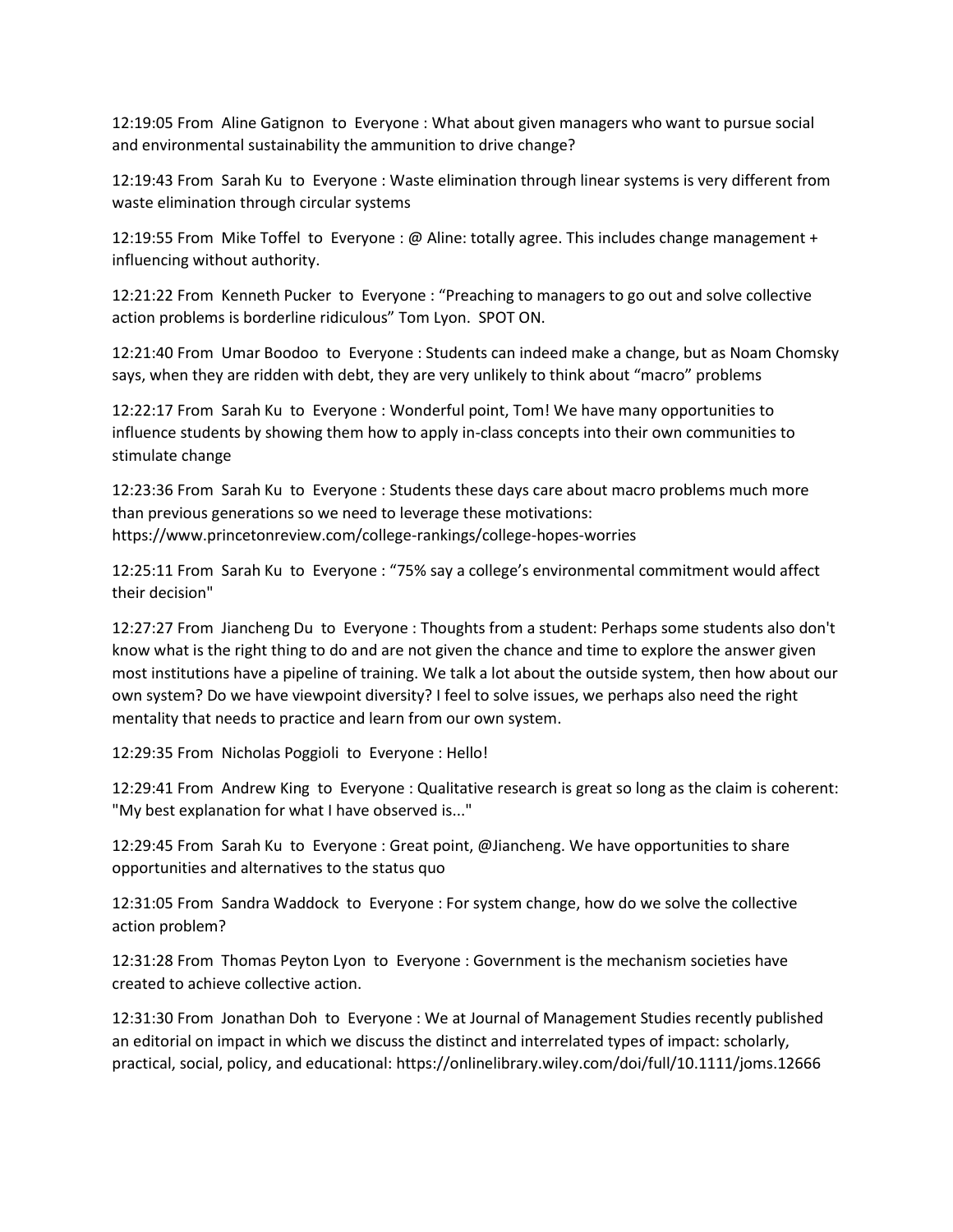12:32:50 From Dror Etzion to Everyone : A conclusion many of the panelists seem to agree on is: Systemic change is necessary for management researchers to influence managers and other audiences. In terms of theoretical understanding and empirical methods, we know very little about systemic change conduct very little research on it. So, a) I think we need more of that, and b) are we not heading in the opposite direction when we do more and more RCT and other narrow econometric specifications?

12:33:04 From Tiffany Grabski to Everyone : Wren mentions her practitioner experience - and the others discussed our inability to communicate (whether that be the language we are using or the outlets) with the people we want to influence. I wonder why we don't encourage more "hybrid" approaches of academic/practitioner careers? Can we balance holding a foot in both camps - or how do we encourage more collaborative efforts? I know some people manage this task, but it is certainly not encouraged and more often discouraged in my experience (maybe I'm still too idealistic, I'm a PhD student)

12:33:13 From Elizabeth Doty to Everyone : Is knowledge the constraint on improved practice? Has anyone researched the constraints on adoption? There are indicators that it is the profit imperative, but there are many other possibilities, including capacity, incoherence, overload, siloed organizations.

12:33:28 From Ian MacFarlane to Everyone : Practitioner here (environmental consultant) approaching this from another angle, imagine what the state of our environment would be WITHOUT your work? Not testable, but while 'we' have huge issues now, I for one prefer our reality than one where academia was not speaking up. So thank you!

12:33:33 From Gerard Farias to Everyone : I notice there was no mention of urgency... solve climate change in 10 years... what do we do?

12:33:34 From Robert Tomasko to Everyone : Role of major consulting firms?

12:33:54 From Nicholas Poggioli to Everyone : Question for panelists: What, if anything, has changed since Hambrick's 1993 AOM Presidential Address, "What if the Academy Actually Mattered?" Or, alternatively, was Hambrick's argument about management research at that time simply wrong?

12:35:49 From Nicholas Poggioli to Everyone : I think one main point was that we primarily produce research to feed tenure and promotion, not to address knowledge gaps or practical problems.

12:36:24 From Nicholas Poggioli to Everyone : And we are too inward-looking in terms of how we evaluate quality, mostly by relying on citations by other academics and publications in journals only read by academics.

12:36:34 From Ke Cao to Everyone : The buck should stop with the editors. Too many A or A+ publications, including highly cited ones, are neither credible neither useful.

12:38:24 From Lakshmi B. Nair to Everyone : Thank you for this very interesting session. I have to leave early unfortunately. Have a good day, all!

12:39:01 From Alison Kemper to Everyone : Read Stephen Barley.

12:39:23 From Sarah Ku to Everyone : Agree, @Nicholas, the pressures for students to contribute to academia over practioners/society is a significant barrier to meaningful advancements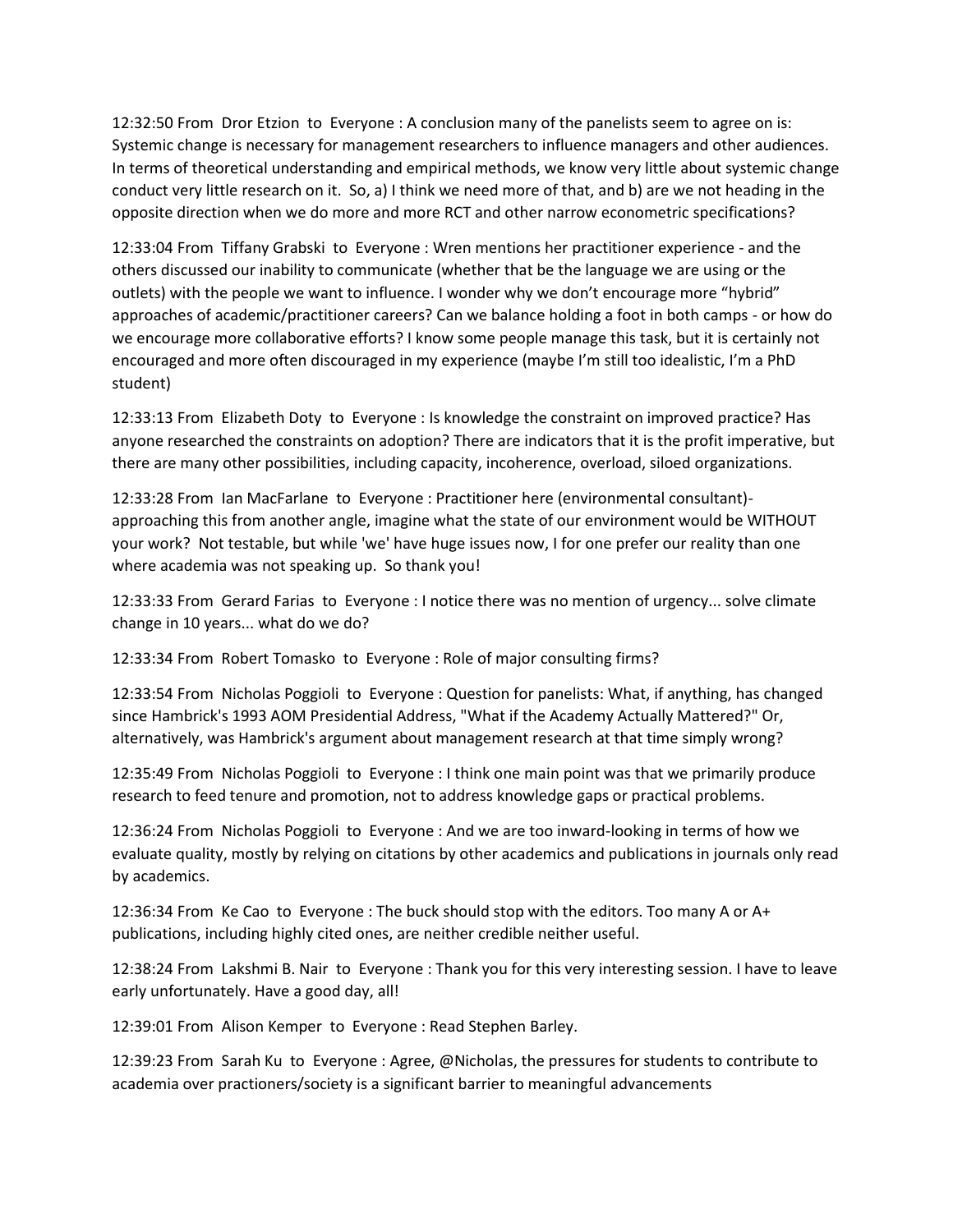12:39:46 From Gertjan Lucas to Everyone : With these scientific advisory committees/bodies, I often wonder whether their influence is greatly reduced due to them having little say in how the questions they get to address are formulated

12:39:53 From Dror Etzion to Everyone : Might it be a male/female divide?

12:40:06 From Irene M Henriques to Everyone : perhaps @Dror

12:40:46 From Sigrun M. Wagner to Everyone : This was such an engaging and interesting session, thanks so much for food for thought and encouragement, sorry I've got to go.

12:40:55 From Jerry Davis to Everyone : It was renamed "AOM Perspectives"

12:41:17 From Ian MacFarlane to Everyone : I come every year!

12:41:33 From Ian MacFarlane to Everyone : & love it

12:43:07 From Niki West to Everyone : I worked for international research and capacity building programs related to sustainability in Asia and Africa before joining my doctoral program and was surprised by the disdain for transdisciplinary research and formulaic research in management journals. I'm used to seeing much more diverse research designs, sources of data, and engagement with practitioners in journal articles from environmental studies

12:43:44 From David Deephouse he/they to Everyone : Waddock, S. A., & Graves, S. B. (1997). The corporate social performance-financial performance link. Strategic Management Journal, 18(4), 303-319.

12:44:16 From Sandra Waddock to Everyone : My theory of change for that was that if we provided the data to (financial) managers, things would change. Well, not so much.

12:44:30 From Andrew King to Everyone : +@Sandra

12:44:47 From Michael Barnett to Everyone : It has encouraged many funds to appear more socially responsible, even if they are not so much (Barnett & Salomon, 2012, SMJ)

12:44:59 From Kenneth Pucker to Everyone : To Andy's point…BlackRock's most recent ESG EFT focused on Carbon Removal raised \$1.25T and its biggest holdings include AMZN, FB, Google, JP Morgan and Berkshire Hathaway

12:45:00 From Jonathan Doh to Everyone : With some exceptions, I am consistently puzzled at how infrequently I see management and strategy colleagues on cable news, at Congressional hearings, or otherwise offering their insight to broad public audiences, especially compared to our colleagues in economics, political science and other allied social sciences.

12:45:42 From Annemarie Dedden to Everyone : how could we work with practice to formulate the right research questions to produce actionable research insights?

12:46:05 From Sarah Stephen to Everyone : To followup from Nicholas' point on impact: I am involved with a multistakeholder intitiative on social & environmental issues. What I have seen so far is how they are not motivated by research in academic journals, but do tend to refer to "translated research" in FT, HBR etc.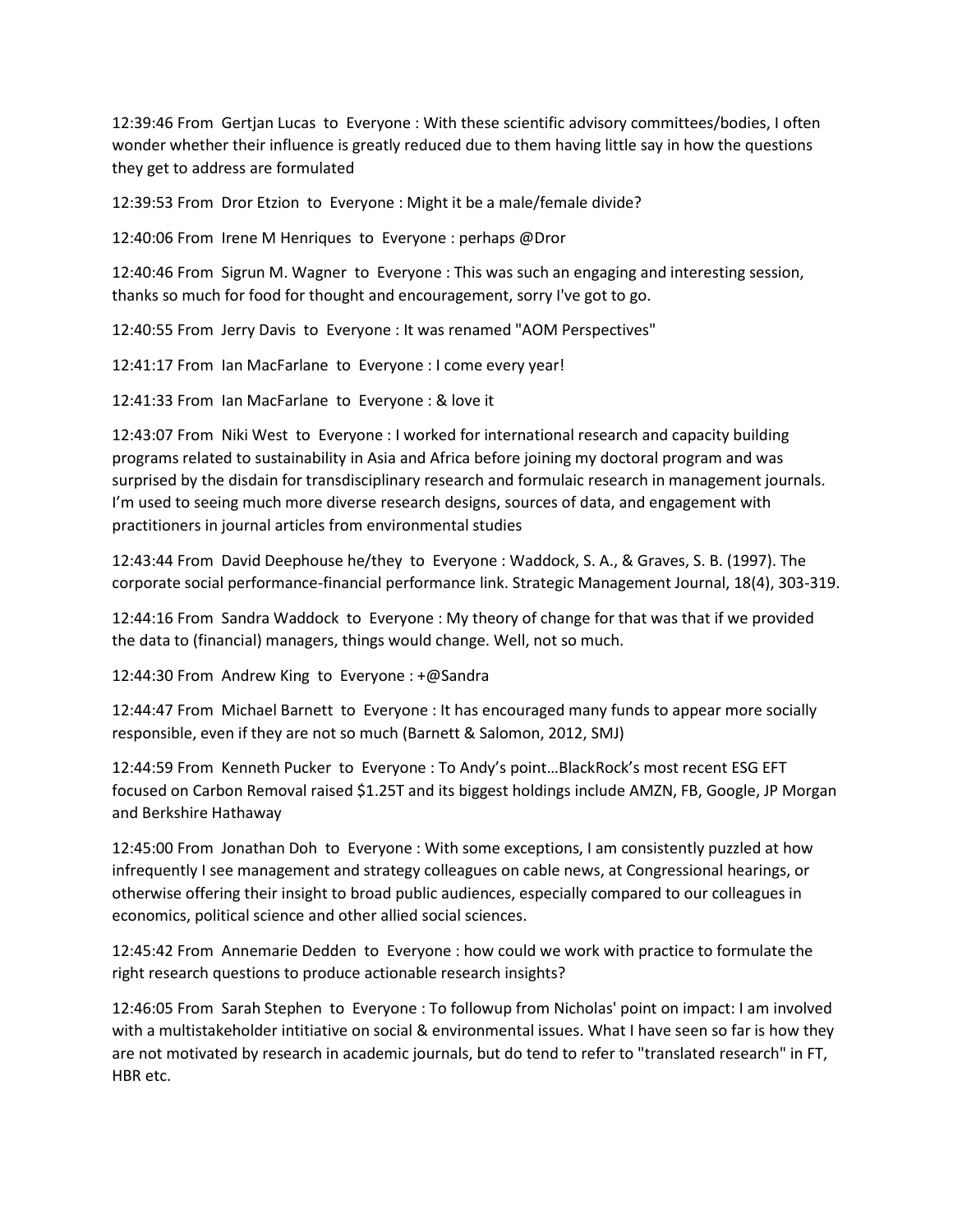12:46:06 From Michael Barnett to Everyone : We are like democrats, arguing that "it's complicated". The ones more popular in the press take strong stands, even if they are not fully correct. As Andy described earlier, the world favors the latter.

12:46:30 From Nicholas Poggioli to Everyone : Jonathan, I see more law profs in Wall Street Journal articles on management questions than I see management profs.

12:46:48 From Jonathan Doh to Everyone : It has been already well documented, but also not obvious that our 3, 4 or 5 year cycles from submission to publication help us have the kind of impact we would like. Natural sciences have opportunities to publish immediately upon concluding (even pilot) studies and receive peer scrutiny subsequently.

12:46:58 From Jiancheng Du to Everyone : I was wondering if the end is impact, not solutions, if we don't focus on the issues, are we different from the stakeholder optimization mentality?

12:47:03 From Nicholas Poggioli to Everyone : We could do more to build media engagement support into departments.

12:47:09 From Andrew King to Everyone : +Jonathan

12:47:16 From Tiffany Grabski to Everyone : @Kenneth - correlation or causation? Recent interview with blackrock former head of sustainability calls ESG investing "little more than marketing hype, PR spin and disingenuous promises".

12:47:29 From Sandra Waddock to Everyone : +Jonathan

12:47:31 From Robert Tomasko to Everyone : What difference would requiring significant practitioner experience for admission to PhD programs make?

12:47:56 From Michael Barnett to Everyone : We can experiment on students; it's very hard and risky to get access to settings that risk profits

12:48:31 From Tiffany Grabski to Everyone : @robert or - why don't we incentivize PhDs to return to a practitioner career - taking the skills and knowledge they learn in academia with them?

12:48:35 From Irene M Henriques to Everyone : All development economics is now experimental!

12:48:43 From Maya Fischhoff to Everyone : Building on my understanding of Dror's comment: I wonder how this conversation would differ with a slightly more diverse set of inputs. I think a lot of women are commenting in the chat but not so much in the full convo.

12:48:54 From Michelle Westermann-Behaylo to Everyone : Does the MBA need to be much more research based? As in writing an academic research paper as their final thesis

12:49:18 From Irene M Henriques to Everyone : Just hired an behavioural economist

12:49:19 From Gertjan Lucas to Everyone : @Jonathan/Nicholas: does this have to do how the general public/media/politicians categorize issues, as economics/law rather than business/management?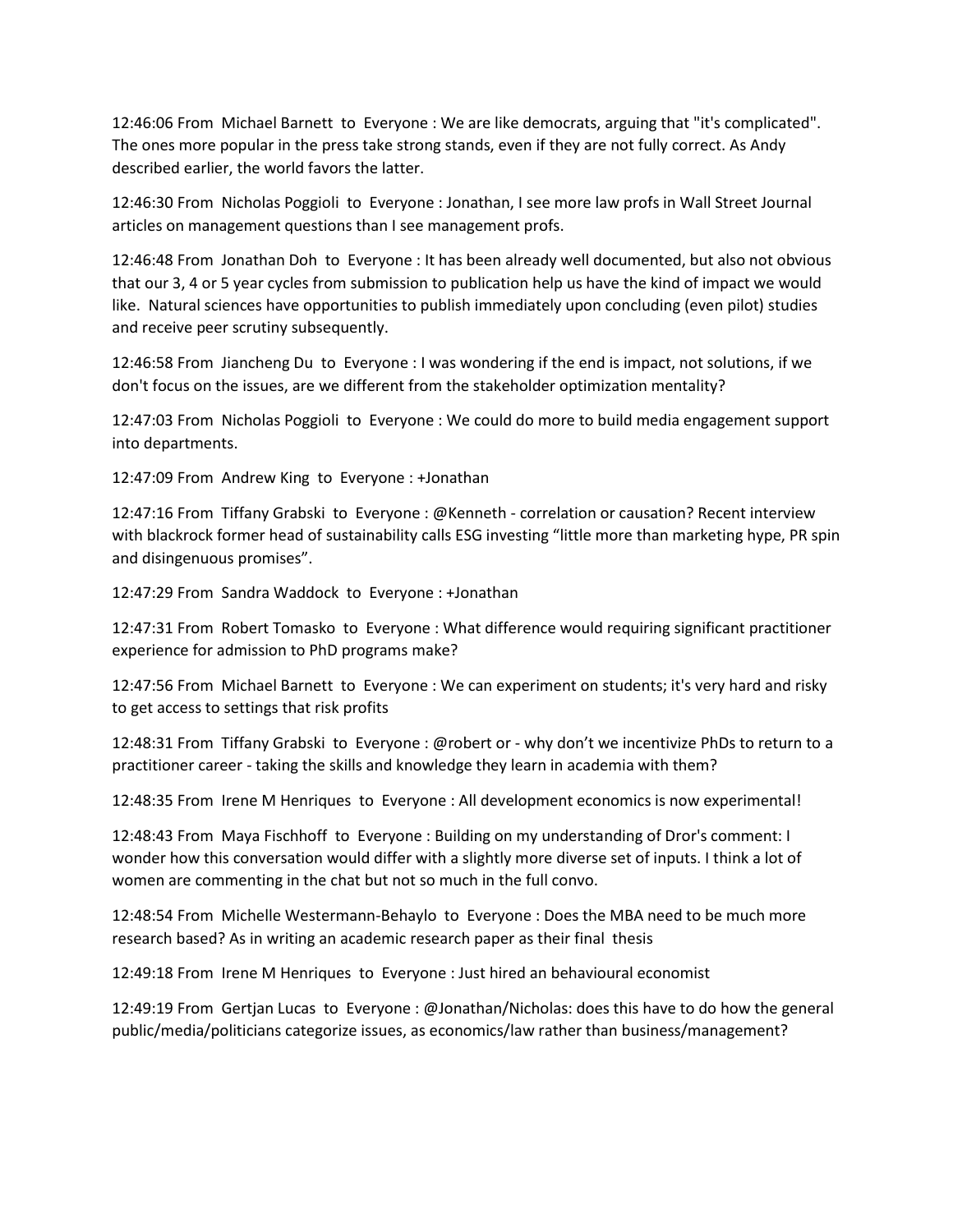12:49:31 From Nicholas Poggioli to Everyone : Before managers will trust us to run experiments, we need to (1) demonstrate we are capable of producing credible, reliable findings and (2) explicitly build understanding and support for experimental approaches in the undergrad, MBA, and exec ed classroom.

12:49:55 From Dror Etzion to Everyone : I will wager \$100 that RCT is a fad that will pass within the decade. Parameters of the bet to be discussed with interested counterparties.

12:50:03 From Gerard Farias to Everyone : Are we conflating values and research results... shouldn't the implementation of CSR and sustainability be based on values... why should research influence it?

12:51:21 From Sandra Waddock to Everyone : To change business (re the collective action problem), the ecosystem around businesses needs to change, which includes the purpose(s) of firms, whether or not all costs are internalized or externalized, the incentives given to businesses, the nature of the 'value' that is produced by businesses (e.g., as Donaldson & Walsh claim, maybe moving to collective value, and so on.

12:51:42 From Jonathan Doh to Everyone : @Gertjan: Could be, but I think we have ourselves alienated the "public" through our desire to become (overly) theoretically sophisticated and empirically complex. BTW, Jone Pearce delivered an excellent AOM Presidential address in which she argued that we have this weird artificial separation between what we do in the classroom v. in our research.

12:52:04 From Sarah Ku to Everyone : Yes, @Elizabeth! Uncovering how and why firms adopt sustainable alternatives compared to current operations will help us understand how to change these systems

12:52:20 From Ian MacFarlane to Everyone : As a practitioner collaborating with several academics, I completely agree w Mike- risk aversion is a main cause for practitioners to be resistant to academic intervention. We are science based so, like health care, we appreciate the scientific process & academic research interventions seem less risky to us.

12:52:33 From Michelle Westermann-Behaylo to Everyone : Good points, thank you Elizabeth Doty!

12:52:51 From Wren Montgomery to Everyone : Thanks, Elizabeth! We are definitely not taking enough of a systems perspective. We are rearranging chairs on the deck of the titanic…

12:52:59 From Annemarie Dedden to Everyone : thank you!

12:53:14 From Sandra Waddock to Everyone : +Elizabeth

12:53:36 From Rae Andre to Everyone : Living the research/teaching divide...to address climate change I decided years ago to focus on the teaching side. Result: Lead for the Planet: Five Practices for Confronting Climate Change (University of Toronto Press 2020). www.raeandre.com

12:55:16 From Sarah Ku to Everyone : Thank you, @Rae, we must lead by example

12:55:24 From Michelle Westermann-Behaylo to Everyone : HBR case-based teaching had ruined the MBA! They should write research papers!

12:55:41 From Ke Cao to Everyone : It is okay if studies have no practical implications as long as they are credible and useful somehow intellectually. Too many papers are just nonsenses. Wasted time, talent, and resources.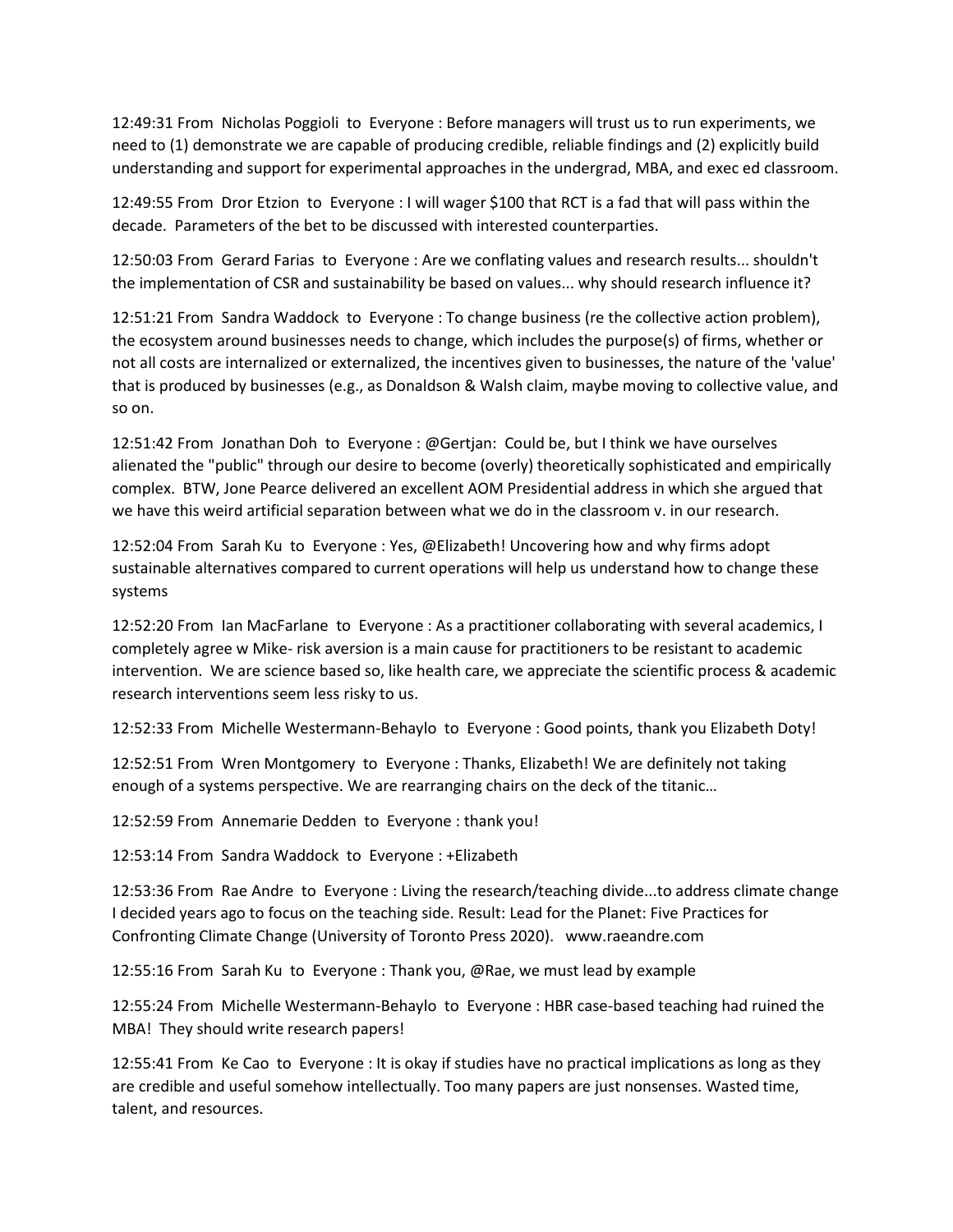12:56:02 From Mike Toffel to Everyone : @ Michelle: case-based teaching, done well, teaches critical thinking

12:57:04 From Jiancheng Du to Everyone : It seems academia has a speed culture and students are trained to be paper machines not idea machines anymore based on my experience.

12:57:40 From Sarah Ku to Everyone : Case-based teaching helps to show examples, but using real problems that are occurring in the community has a chance to engage students in a way that feels more real to them because they can actually contribute to real change rather than hypothetical or historic understanding

12:57:59 From Gertjan Lucas to Everyone : @Jonathan: yes, good points about the divergence between classroom and research. Working in the UK it is also a matter of our teaching having turned into an extensive volume business with strong standardization pressures

12:58:21 From Nishant Kathuria to Everyone : One way that appears to me more controllable is that the departments in universities may collaborate to exponentially increase the impact and outreach. James March believed inter-department academic collaboration is the key. My perspective- if we can't correct things at home, how can we outside? Think if all the streams come together!

12:58:28 From Elizabeth Doty to Everyone : Thank you all... these feel like powerful questions and avenues for improving impact

12:58:30 From Sandra Waddock to Everyone : Thank Wren M., Mike T, Andy K,, Tom L. for a really great session--and Mike Barnett, thanks for organizing this terrific series.

12:58:49 From Sarah Ku to Everyone : We can encourage real sustainable action from students: https://blog.drawdownga.org/spread-the-love-decentralizing-sustainability-solutions

12:58:50 From Nicholas Poggioli to Everyone : Thank you everyone for this engaging discussion!

12:58:58 From Wren Montgomery to Everyone : Interesting re students. In my experience, they are way ahead of where we are on social and environmental issues.

12:59:08 From Jonathan Doh to Everyone : As a Journal editor, I can tell you that you all are the gatekeepers, not the journals or their editors. The toughest constraint to getting papers through the system are reviewers, that is you all!

12:59:28 From Michelle Westermann-Behaylo to Everyone : Thank you all!

12:59:35 From Gertjan Lucas to Everyone : We are our own gatekeepers :)

12:59:36 From Wren Montgomery to Everyone : Great point, Jonathan.

12:59:44 From newburry to Everyone : Great job everyone with the session! Excellent job!

12:59:55 From Jonathan Bundy to Everyone : Wonderful stuff folks. Thanks!

12:59:56 From Alison E. Holm to Everyone : Thanks for a very interesting session!

12:59:57 From Sarah Ku to Everyone : Thank you all! I love these engaging and valuable sessions!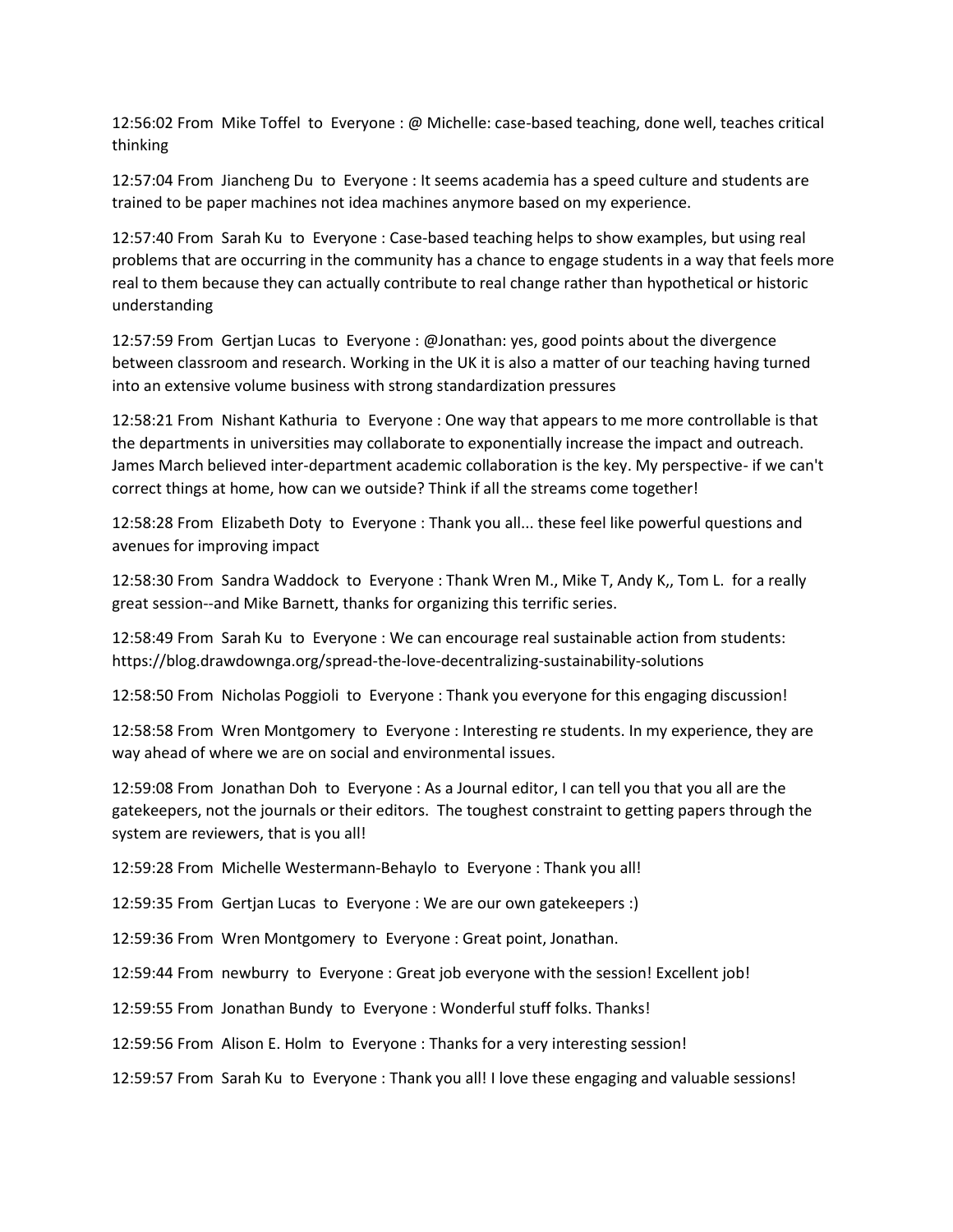12:59:57 From Shakoor Ahmed to Everyone : Thank you all panelist.

12:59:59 From Gertjan Lucas to Everyone : Thanks, great session! See you next month!

13:00:00 From Nahla Ahmed to Everyone : Thank you for this great session!!

13:00:02 From Toloue Miandar to Everyone : Thank you very much!

13:00:05 From Deborah Flamengo to Everyone : http://business.rutgers.edu/ricsi

13:00:10 From Yoseph Mamo to Everyone : Great panel, Thank you!!

13:00:18 From Téo Armindo dos Santos de Sousa Teodósio to Everyone : Thanks a lot!

13:00:34 From Sara Hajmohammad to Everyone : Thank you! Great session!

13:00:35 From Jeana Wirtenberg to Everyone : Great debate. Big thanks to Mike and all the speakers for an outstanding and meaningful conversation!

13:00:41 From Robert Tomasko to Everyone : Great discussion!

13:00:47 From Xavier Martin to Everyone : This was informative and even inspiring... thanks QUASI, speakers and all!

13:00:59 From Cristian Rolando Loza Adaui to Everyone : Thank you all for this great session!

13:01:02 From Irene M Henriques to Everyone : Great seminar!

13:01:15 From Jonathan Doh to Everyone : Jekyll (authors) want reviews to be nice and constructive and Hyde (reviewers) exert harsh and realistic epectations - you are us!

13:02:28 From Nicholas Poggioli to Everyone : Passion gets you labeled as an "unserious scholar"

13:02:37 From David A. Kirsch to Everyone : Lots of despair…

13:02:43 From Diego Arias to Everyone : That is so true Nicholas...

13:02:48 From Diego Arias to Everyone : Thanks for mentioning...

13:03:02 From Diego Arias to Everyone : Passion, family, etc....

13:03:12 From Gertjan Lucas to Everyone : Or as 'difficult' or 'critical', see the saga happening at the University of Leicester Business School

13:03:15 From Alison E. Holm to Everyone : stable intrinsic motivation!

13:04:37 From Alison E. Holm to Everyone : is unshakable

13:05:23 From Patrick Callery to Everyone : Well said Sarah -- many junior scholars are aware of and recognize that Andy's arguments are too true! We are trying to change this...

13:05:27 From Diego Arias to Everyone : Maybe bad phd programs are destroying good, impactful management research…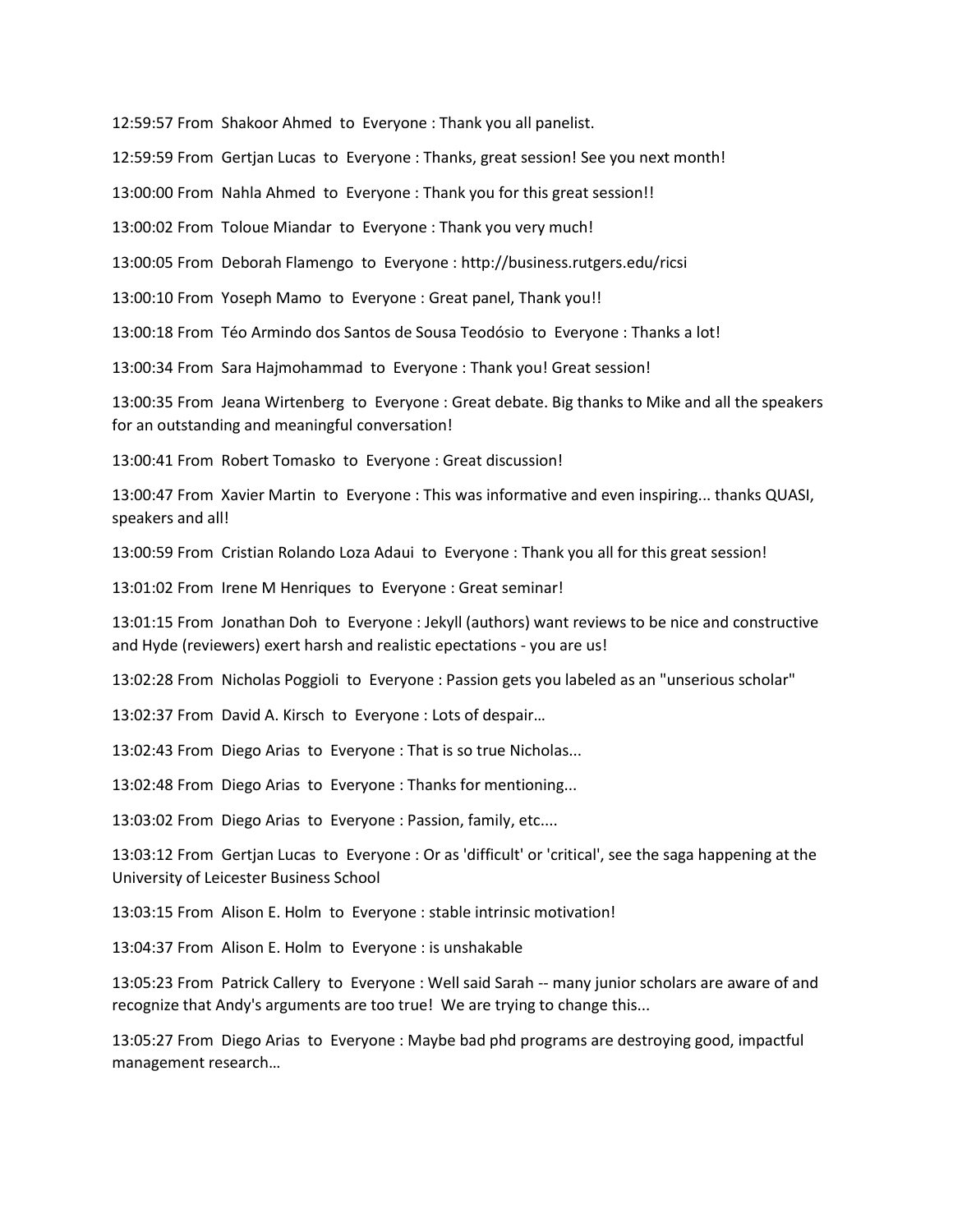13:05:33 From Nicholas Poggioli to Everyone : I was told by a tenured professor, "You're not going be just another CSR scholar, right?"

13:06:03 From Alison E. Holm to Everyone : The problem sometimes is that students are asked to publish before they can learn, or build their identity

13:06:21 From Diego Arias to Everyone : Or, your are not just another ethics guy…

13:06:29 From Jiancheng Du to Everyone : But all senior professors are gatekeepers of the system. Maybe senior professors from all divisions discuss how to mentor us? :-)

13:07:04 From Nicholas Poggioli to Everyone : Thank you to all panelists again for this conversation.

13:07:27 From Sarah Ku to Everyone : Agreed, it took me some time to figure out HOW to actually execute research surrounding sustainability+business research

13:07:40 From Gertjan Lucas to Everyone : Have a good day everyone, see you next time!

13:07:52 From Alison E. Holm to Everyone : same here.

13:08:59 From Dror Etzion to Everyone : is there a difference between horseshit and bullshit?

13:09:19 From Michael Barnett to Everyone : Different gauge needles to inject it

13:09:35 From David Deephouse he/they to Everyone : Because Dror is at McGill and Quebec supports education with low tuition, I propose that the higher the price of MBA or UG tuition, the lower the level of critical thinking.

13:09:42 From Thomas Peyton Lyon to Everyone : Oops, gotta go!

13:09:57 From Jonathan Bundy to Everyone : There's an important difference between big-I "Impact" (e.g., our research explicitly changing policy) and little-i "impact" (e.g., in our teaching everyday). The little-i impact is likely much more influential. I'm thinking of Ariely's research on lying: the little lies add up to much more than the big lies.

13:10:01 From Wren Montgomery to Everyone : Is the HBI a Disruptive Innovation?

13:10:28 From Nicholas Poggioli to Everyone : Dror: https://english.stackexchange.com/questions/416856/what-if-anything-is-the-difference-betweenbullsh-and-horsesh

13:11:22 From Dror Etzion to Everyone : the "calling bullshit" course in University of Washington is apparently super-popular

13:11:47 From Jiancheng Du to Everyone : Does strategy really mean performance? It seems professors already take it for granted, even here. :-)

13:11:59 From Alison E. Holm to Everyone : sometimes we do have families, but I get your point : )

13:12:28 From Sarah Ku to Everyone : It's up to us to weave theory, methods, and practice together— That's the challenge of research!